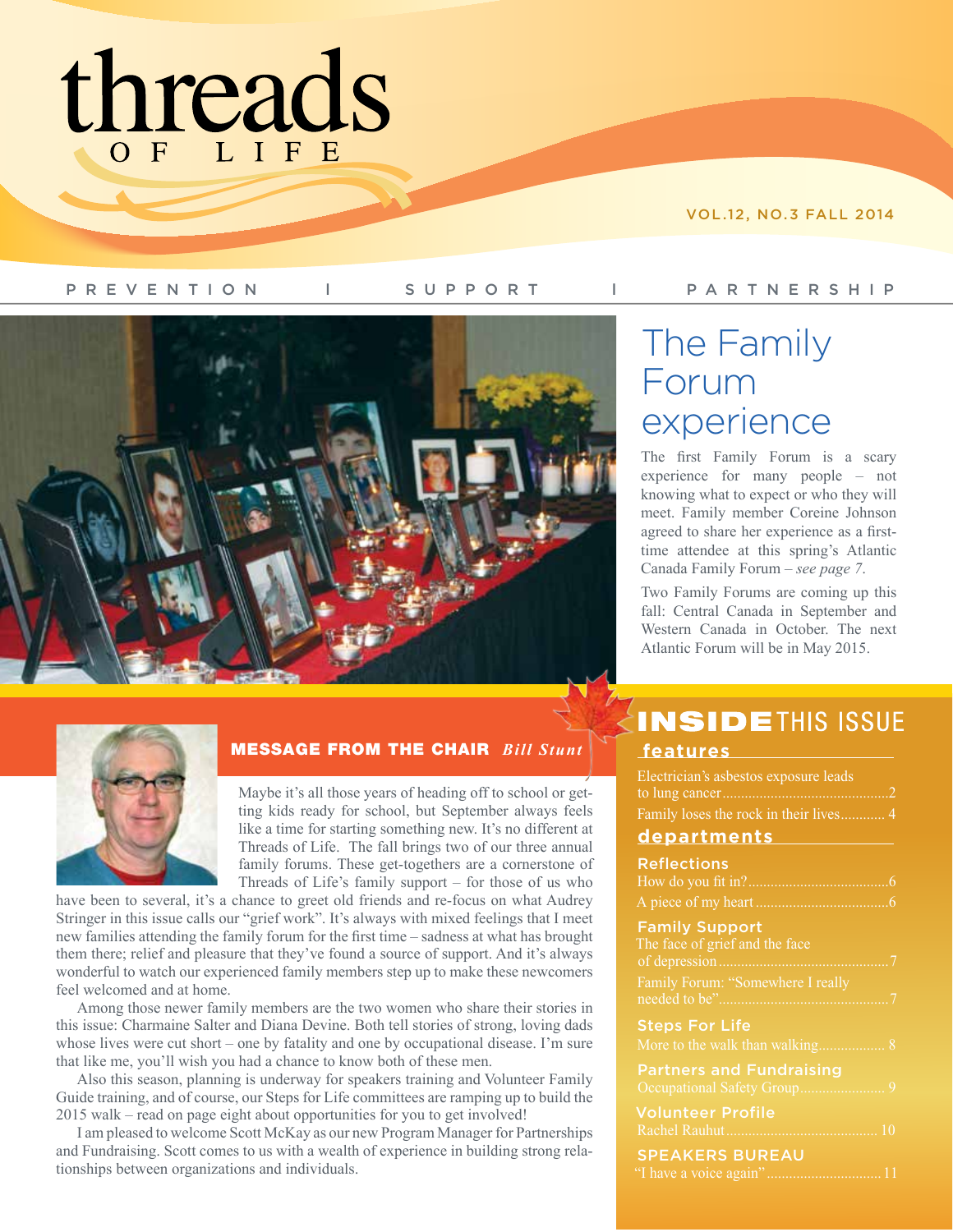# Electrician's asbestos exposure leads to lung cancer

"Every day I can put my feet on the floor is a good day" by *Charmaine Salter* 



Ronald Clarence Garland with his beloved Gibson guitar.

# **How does one begin**

to tell the story of someone who was not only the rock, but also the sunshine in our family? This story is about my father, Ronald Clarence Garland, who was diagnosed with Mesothelioma, a cancer caused by repeated exposure to asbestos, due to his years of working as an electrician for large corporations.

Dad was born to Clarence and Nettie Garland of Windsor, NS in August 1936. He was the second son of a family of six including his brothers Jack and Bill, and sisters Rae, Janice and Susan. Family was always important to him; he and his sister Rae were particularly close growing up.

Dad left home at age 16, and went to work in Halifax at the dock yards as an electrician's helper. He became licensed in his early 20s and enjoyed his working years as an electrician with Western Electric and then Nova Scotia Power Commission. Dad loved music and bought an acoustic guitar, a Gibson, with one of his first paycheques. That Gibson became dad's constant companion up to and including when he met his future bride June Crossley at the Windsor Exhibition. We often teased him about whether mom or his Gibson was his first love. It was dad's music that helped win mom's heart, and their love continued for more than 54 years. Dad married mom April 1957 and they had three children: Charmaine (dad always called me Charlie), Pam and Jim. We grew up in a home filled with music and friends, often having jams with mom playing piano, dad on guitar and all of us singing. We still sing to this day and my brother Jim also plays guitar. We enjoyed a close, happy family life and celebrated Christmas, birthdays and other holidays together. Christmas was always a happy time in our home. Dad loved decorating the tree, often singing "O Christmas Tree" as we decorated it. He loved having company and visiting family and friends. Dad always had a twinkle in his eye and a hug for everyone! He was a warm, loving person. Strangers often became friends and friends became family. That's the way it was in our home.

Dad played with many bands throughout his life, including the Newfie Bullet, and later formed a group called Newfoundland Connection with his longtime friends Dorothy (Dot) Rogers and David Howell. He and mom also played

with the Kings Fiddlers, a local fiddling group from Kings County, NS. It was a dream of dad's to record a CD, which he did with Dot, in September 2011. Their CD was made available to family and friends during a night of music in honor of Dad in 2012. Proceeds from every CD purchased were donated to the IWK Children's Cancer Ward, and to Christmas Angels (a musical fundraiser for local children). Dad had a great love for the children in his life. He had seven grandchildren, and two great grandchildren, as well as numerous nieces and nephews whom he loved dearly. The CD was titled "Music and Friends" which pretty much summed up dad's life.

Shortly after Christmas 2010, dad developed a nagging cough. When the cough persisted into March, his doctor sent him for X-rays. The results showed a possible malignancy through the left lung. Further investigation was suggested. In April the CT scan suggested possible Mesothelioma plus possible prostate cancer and bone metastatic disease. The appearances were felt to be consistent with Mesothelioma secondary to asbestos exposure. A thoracic surgical referral was advised. In May he was sent to the Thoracic Surgery Clinic where the surgeon examined dad, said he believed he had Mesothelioma and told him this may be a case for compensation. He was told to contact the Workers' Compensation Board to get the paperwork underway. The surgeon booked a left pleural biopsy to get the diagnosis as quickly as possible. The treatment recommended was a combination of chemo and radiation. which would treat the disease but not cure it. On June 15 the devastating diagnosis of Mesothelioma was confirmed. Our family life was changed forever.

Dad continued to be optimistic and felt that he could be the first one to beat this cancer. He had completed the pleural biopsy and was determined to make the most of every day. He had wanted to visit his granddaughter in Toronto, and when mom asked if he thought it was still possible to go, dad said yes. Mom said when? Dad said "as soon as we get our hair cut!" Mom called me to ask me if I was packed. I said "we're going!?!" She said "right after lunch!" I yelled out to my husband "we're going to Toronto!" and he said "pack me something!" We were on the road within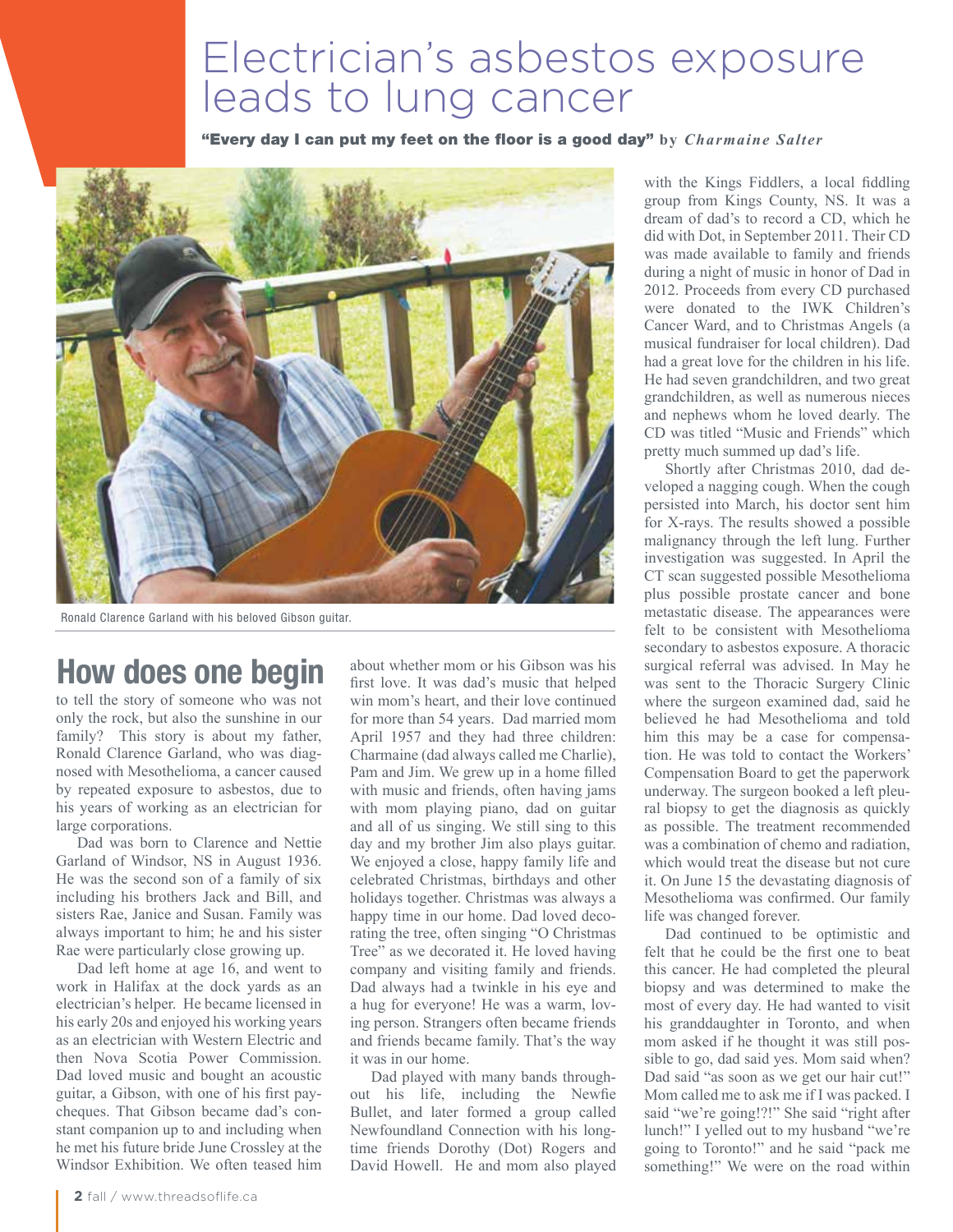three hours! Dad and mom held hands in the back seat and enjoyed the scenery and just being away from doctors' appointments and cancer talk. We spent a wonderful four days with our daughter and returned home to face reality.

My sister Pam researched everything trying to find a cure. She found a water ionizer, Essiac Tea, and numerous other remedies. Dad tried them all. Pam and I continued to be hopeful that a cure would be found. We believed if anyone could beat it, dad would. My brother Jim was the realist and had to keep all of us facing the truth despite how hard it was for him. During this time Jim suffered a major epileptic seizure brought on by the stress of dad's occupational disease. This put more stress on all of the family.



#### Ron with his sister Rae

Dad continued living his life to the fullest, saying "every day I can put my feet on the floor is a good day". He continued playing the guitar despite the pain. My sister Pam planned a celebration in August for his 75th birthday with 75 to 100 people attending. Three days later on his real birthday, the Kings Fiddlers arrived with a cake and their fiddles and we had another jam. Dad was tired but happy. You would never know by looking at the photos of those events that he was given two to four months to live back in May. He didn't record his CD until September.

Dad started to decline in November, needing palliative care at home for meds and pain control. He still looked after his personal needs up until a week before he died. He went to the hospital by ambulance the end of November due to complications of Mesothelioma. He was admitted to palliative care. While there he continued to play music for other hospital patients and

had jams in his room. We had a carol sing and a little elf visited us. The room was decorated with a Christmas tree, complete with gifts. He was able to take day trips home and wanted to make sure mom had the Christmas tree up at home. Dad was an active member of the Windsor United Church and a former member of the choir.

Dad had an amazing attitude about life and death. He cried along with each of us at the thought of leaving his "Junie Bug" and his family. He knew he was leaving his pain behind and passing into a new life. He faced death with courage and had questions about what would happen and what heaven was like.

### On June 15 the devastating diagnosis of Mesothelioma was confirmed. Our family life was changed forever.

On December 18 the choir dedicated their Christmas Cantata to dad. He passed away later that day on his sister Rae's birthday.

Dad was always full of life, and took care of himself. Every morning he would get up at 5 a.m., do his exercises, have breakfast, pack his lunch and drive to Halifax to work. He took pride in maintaining a healthy lifestyle and looked and acted much younger than his 75 years. The surgeon in Halifax thought he looked more like 60 than 75 and said "you're not ready to die yet." And dad said "no I'm not."

Our family continues to try to live without dad in our daily lives. It's the little things we miss most. Mom is in the midst of moving to a seniors' retirement complex and is finding it hard coping by herself, making life decisions, and missing her lifetime love. All of dad's family and friends continue to miss seeing his twinkling eyes and ready smile and hearing him play his beloved guitar.

When faced with death dad chose life.

Dad's strength of character, his life, his love and his faith amazed everyone. One day during the last week of dad's life, I wondered what he was doing in front of the bathroom mirror so I peeked in and here he was trimming his eyebrows! Another time I had my arms around him to help him sit on the hospital bed when instead of sitting he started dancing with me. When he was too weak to walk I would go in front, dad would put his hands on my waist and mom would hold him from behind and dad would pretend we were a train and say "Choo ! Choo!" despite the immense pain

Dad maintained his sense of humour, his joy and thankfulness of life right up to the end. When I am overcome with grief I hear dad's voice saying "that's enough Charlie". I wipe my tears and go on with my day thankful for being able to put my two feet on the floor.

"Behind every successful dad is a family who loves him."



Ronald Garland, along with his wife June and their children Jim, Pam and Charmaine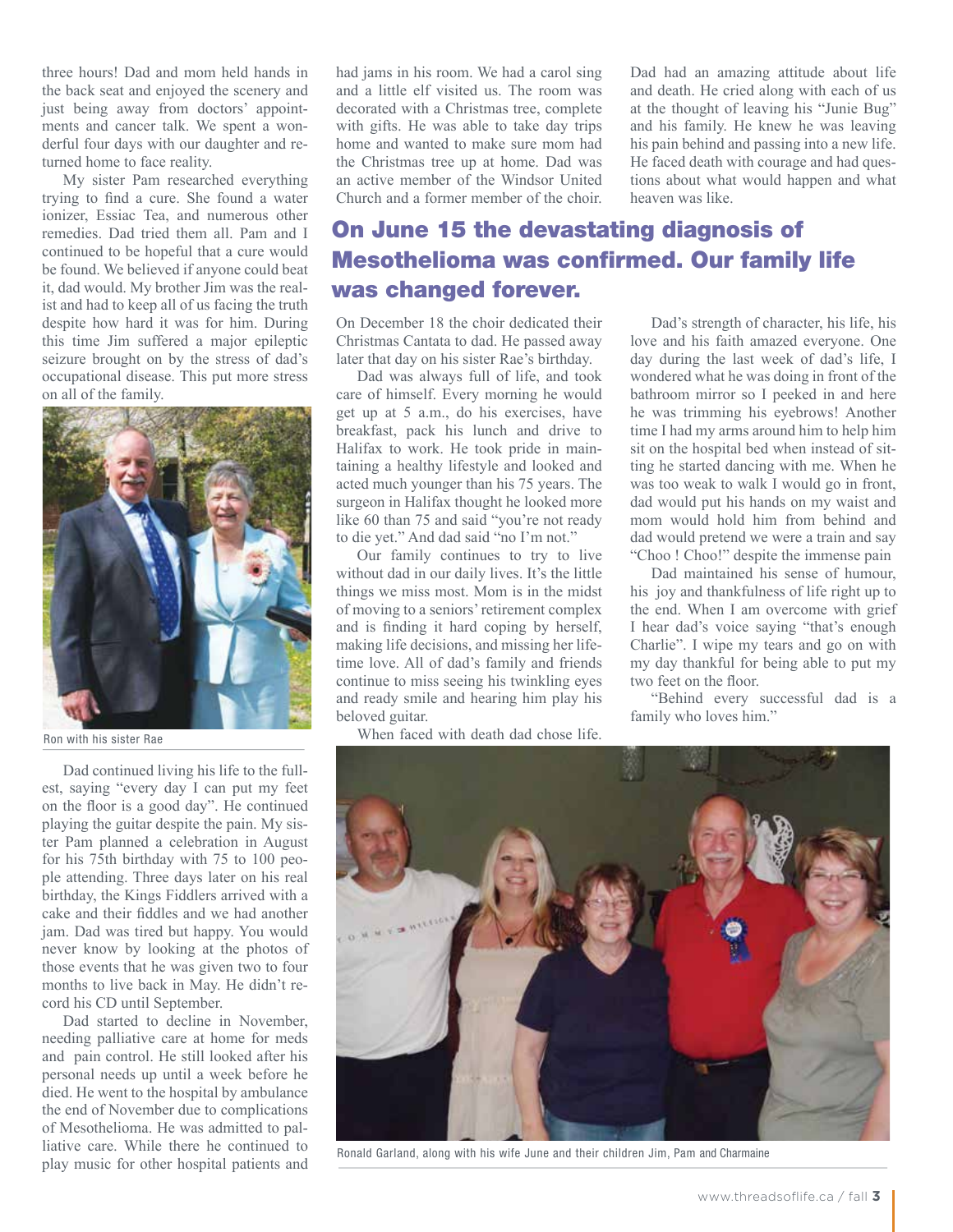# Family loses the rock in their lives

### "Rico" Iannucci could have retired at any time but loved work too much

**b y** *Diana Devine*



Rico Iannucci with his wife Carona

**WOUID like** to introduce you to my dad Ulderico Iannucci, or to anyone who knew him, Rico.

Rico was an Italian immigrant who came to Canada on a three-day voyage from Italy in the 1950s. He travelled with one of his brothers and a very close friend. He came to Canada with nothing but the will to work and the clothes on his back.

Not long after being in Canada and starting work at Central Precast for 35 cents an hour, he met the love of his life, Corona.

They were 22 years old and had fallen in love. They were married not long after and started to build their life here in Canada. They went on to have four girls and moved homes a couple of times.

Dad was one of the most caring, helpful and strong working people you would ever meet. He would be there at the drop of a hat for anyone. When we were teenagers, after late nights he would often be awoken at odd hours to come and pick up one of his daughters. He would never ask questions and never make you feel guilty; he would even drive friends home. His only rule was he didn't care what time you came home he just wanted us to come home and sleep there.

He loved to go camping and most weekends we would all go up in our trailer

to Ferguson Farm Campgrounds on Calabogie Road. Dad was always the life of the party and most evenings would end up with Dad playing his accordion by the campfire! He loved singing and he could play just about any instrument. He was also part of band when he was younger.

On a Sunday morning after going out on weekends we would be awoken to him playing the organ and singing. I think it was done intentionally to get us out of bed!

You couldn't waste a day in bed.

Being the third of four daughters, I had a great relationship with dad. He didn't have any favourites of course but he and I really got along. He always had a way of making me laugh and vice versa. He really got a kick out of my pranks. He was strict but you could always talk to him about anything.

When the time came for boyfriends to

### All sorts of tests were done on the machine but only God and dad will know what really happened that day.

start coming by the house, all dad did was sit at the kitchen table in an undershirt and his big muscled arms and greet them. Need I say more? As intimidating as he was he had a huge heart and only asked that any boyfriend treat his girls well and with respect. Dad got to walk all of his girls down the aisle and see some of us have kids and be established before he died which I think was one of the biggest wishes. He wanted to know that we would be taken care of.

He only got to meet two of my own daughters and was so lovable with them. Every time he would see them he would play hide and seek after coming in from a days' work. It was like he had all the time in the world. He would also always give

them a toonie or a loonie. He was always giving people things and there were many occasions, even as an adult, that he would hand me money and say 'buy yourself a little treat'.

Family was the most important thing to dad and most times we would gather at my parents' house on a Sunday for a meal. It was never expected, we just did it. Even when we had our own families and husbands we continued this tradition.

Dad continued working hard in his life and never taking a sick day. He loved working and had a very strong work ethic. He instilled this in all of us and most of us had jobs by the time we were 14. Dad was a jack of all trades in his work career. He could do anything from operating large machinery to installing bathrooms and fixing leaks in foundations. In fact, in May of 2005 he came to my own home and fixed a crack in our foundation and he was actually in the same backhoe that would later bring him to his death.

Dad started working for Fuller Construction and loved every minute of it. His colleagues also loved him and his boss even got him to do work after hours for one of his daughters. Dad could have retired at any point but loved working so much that he couldn't do it and at 65 had more will, drive and energy than many people half his

age. He loved getting out and seeing the people and actually loved the work as well.

Friday, August 19, 2005 started out as any other day. I was nine months pregnant with my third child and was on the phone with my mom. We spoke every day, sometimes two and three times a day. It was about 8:10 am and we heard mom's doorbell ring. I said that I would hold because I was curious who was ringing the doorbell so early in the morning. I heard her walking to the door and then all I heard was shrieking and screaming and crying. I didn't know what had happened and just held my breath and stayed on the phone. Next thing I knew my oldest sister came on and said that mom would have to talk to me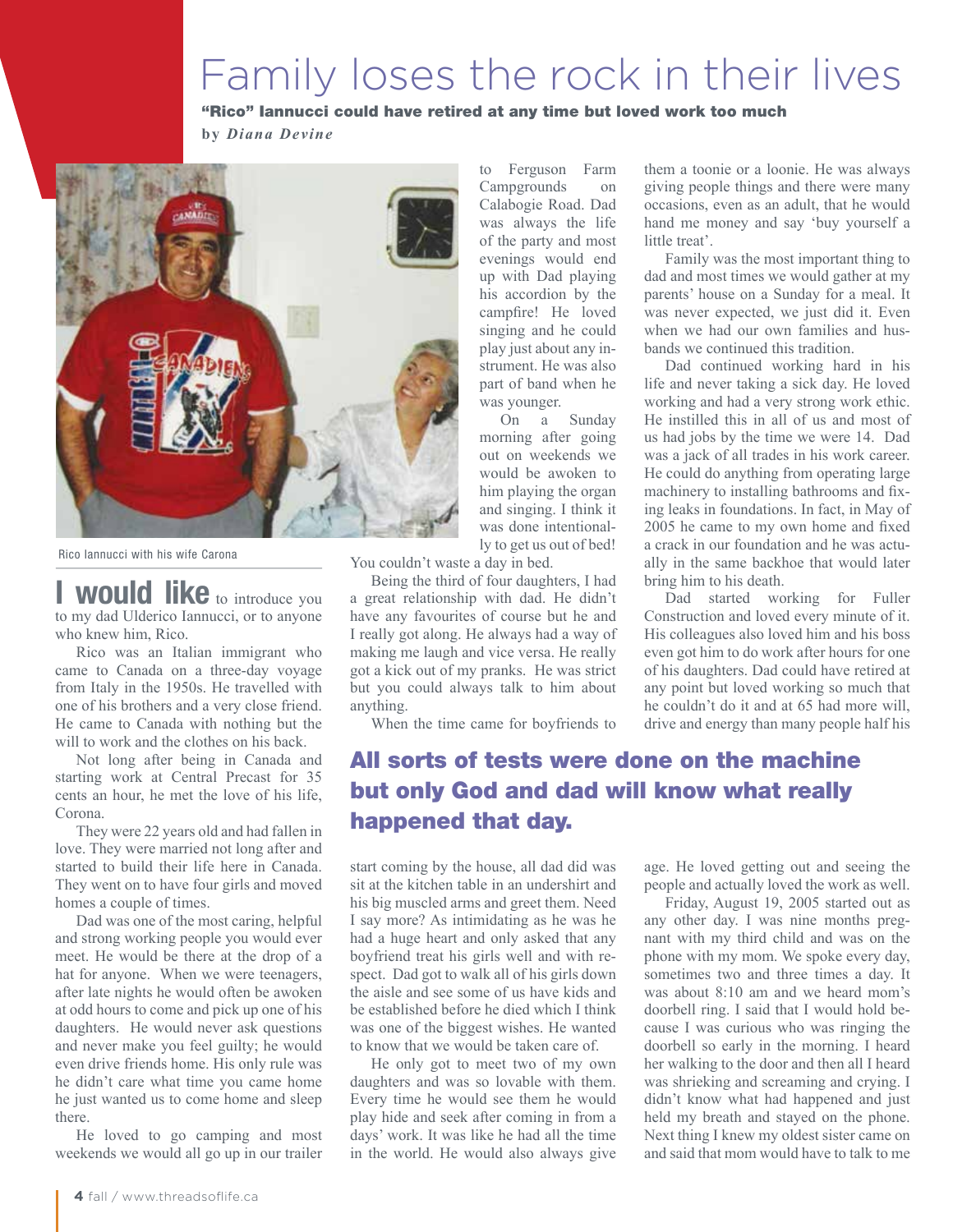later. I asked what was wrong and she said she would have to call me back.

What seemed like hours later but really was only 20 minutes, my husband came home as he had been called by my sister. They were concerned with how I would take things because I was pregnant. I will never forget the words that came out of his mouth, "Diana I am so sorry. I don't know how to tell you this, but your father is dead".

I just remember screaming and crying and saying no this couldn't be. The next couple of hours and days were all a blur. We had to pick his clothes, a coffin, go see him in the morgue and write an obituary. I was in shock and felt so lost.

Dad had been working in his backhoe on a job site on Parliament Hill restoring the library. He was compacting some garbage in the back. For some unknown reason the backhoe went into gear, shot backwards and started bouncing wildly while dad was facing the opposite direction. It went through an iron fence, teetered on a low concrete wall and just as my dad was almost out it went down the 200-meter cliff with my dad in it. He was pronounced dead on site and all this was before 7:00 am.

The funeral came and went and 21 days later I had my third baby girl. The next year seemed to just fly by. I had three children under four years old. I would cry every night with my new baby; I was so devastated and angry that God had taken the rock in my life. Dad was really the glue that held the family together. It was the day we realized that unsinkable ships sink and to never underestimate the impossible. Everything was so different now and we were all so worried about our mom. They had been married for 45 years and the love of her life was gone. We didn't really think she would survive this.

We all carried on with life but it was different now. You could see it in our eyes – we were all sad and it's like a light had been turned out. When my baby was one and half I decided I wanted to lose some of that baby weight, so I decided I was going to train for a marathon. I also wanted to do something to help me with my grief. This is where I came to meet Threads of Life. One of my sisters had shown me one of their newsletters and I thought that this would be a great organization to be part of – a place where other families like mine were able to talk and share.

I decided that I was going to run this marathon in my dad's memory and raise money for Threads Of Life. I raised close to \$3000 that first year and to date have

raised more than \$18,000 dollars!

Dad's case went to court and charges were laid but no one was found guilty. Nobody could figure out what happened to make that machine go into gear. All sorts of tests were done on the machine but only God and dad will know what really happened that day.

There was also a Coroner's inquest after this and the recommendations that were made were: certification and safety training for backhoe operators, and to place an emergency switch on the machines.

We had to sit through and hear all the injuries that dad sustained and how hard they worked on saving him. There were a lot of technical terms and things quite frankly his family didn't need to hear, but at the end of the day this was our dad that they were talking about and he was still gone forever.

What I really want to stress is how important it is to feel safe in your workplace. Not only is it important, but it is your right

to refuse work if you feel that the conditions are not safe. No one should go to work to die.

Our family continues to mourn dad. We have gotten stronger and we still remain united, but we never forget that terrible day in August.

My children, who were only two and four, still talk about him. They were young but they haven't forgotten him. We often say prayers for Nonno at night and my third daughter, who never met him, actually wrote a letter to Santa last year that her only Christmas wish was to meet her Nonno.

That's the kind of impact he had. He had a rare presence about him that was almost magical. We miss him more every day and hope that we can make him proud and allow him to rest peacefully. He deserves that far more than anything else after all the hard work and sacrifice he made for us.



Diana and her dad could always make each other laugh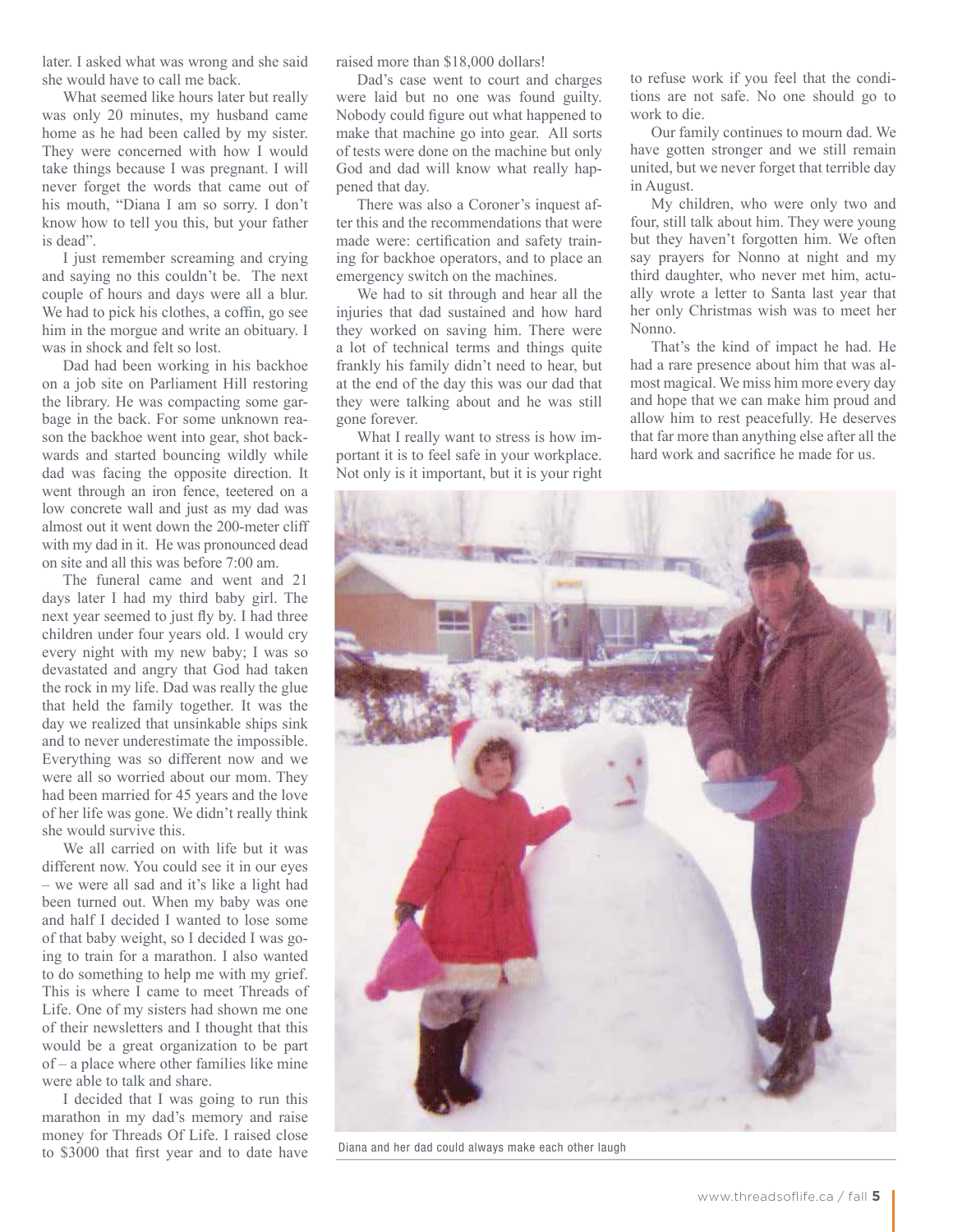# REFLECTIONS

### How do you fit in? **by** *Shirley Hickman*



Shirley Hickman (left) at ribbon cutting for this year's Toronto Steps for Life walk<br>
five years. How do you fit in?

September always seems like a time of renewal, yet in the calendar year we are into the last third. I woke this summer morning and reflected on the historical document we distributed to each of you with the spring newsletter: the then (2003) and the now (2013). My, how we have changed in just 10 years. Threads of Life has grown to be recognized as the Charity of Choice for workplace events and so many participants are putting their best foot forward participating in Steps for Life. Steps for Life is one piece of the puzzle of workplace safety awareness. When the community sees that 'sea of yellow shirts' walking a path, they can't help but notice. I don't think one event has ever passed that someone hasn't stopped me and inquired, 'what is this event for?'. When I explain, they share a story of someone - friend or family member - who has been injured or had died from going to work. The individual is able to have a venue to share their story of someone important to them. These opportunities are important to their individual growth and for many they don't have the opportunity to reflect on their friend or family member's life in a safe way.

*Caring, Listening, Sharing, Respect, Health, Passion* – the values of Threads of Life. These are more than words; they are the base of this organization - your organization. Take away one and it will be deeply noticed. How do you see yourself in this organization? You have allowed me into a piece of your life – even though the piece was not welcomed or invited. Yet despite your pain and anguish, you have been able to share with others, listen to others, put a hand out to another family member, and respect that while we may walk a path we didn't expect or want, we are not alone. Many of you share your story, at schools, workplaces and events to have a role in prevention. You do so, with passion and faith that sharing will make a difference, and believe me it does. We hear from employers and event organizers all the time their overwhelming thanks.

One of my main area of focus remains on building that solid foundation of Threads of Life, not just for the current family members, but for those yet to come, that they too shall have the opportunity to have a volunteer to lean on in the difficult days

and navigate the legal system and the continual journey of grief. That cycle of grief never fails to surprise me, as I am sure it does you also. To have someone that I can pick up the phone and share that moment, knowing they won't judge me or think I am crazy, but will trust that after I have had that moment of reflection I can pick myself up and go forward once again. The damage comes when I don't have a trusted companion with whom I can share that moment. Many times, I hear, 'I don't want to or can't, share that moment with my family'. We have learned that each family member walks this journey on an individual path. Hopefully we can share stories of the good times and the sad.

You can help! As employers, community or family members. How? Share that Threads of Life is there for family members – spouses, siblings, children, aunts, uncles, grandparents – all are welcome. Arrange for a speaker to attend your workplace safety events?

Working together we can only imagine the outcomes for the next

### A piece of my heart

by Paulette Raymond

*There's a piece of my heart that belongs just to you.* 

 *Always.*

*A moment frozen in time when you're still alive.* 

*Memories flood in.*

*I can see you, I can touch you, I can hear your voice....* 

*And then they are gone, leaving me alone again.* 

*Without you.*

*I wonder if you knew that we are held together for all time.* 

*That I'm your sister.* 

*That I loved you. That you made a difference in my life.* 

*That you were here.*

*Will I ever not be sad that you're gone?*

*Far beyond my reach.* 

*Will I ever stop missing you?*

*Will I ever stop wondering why?*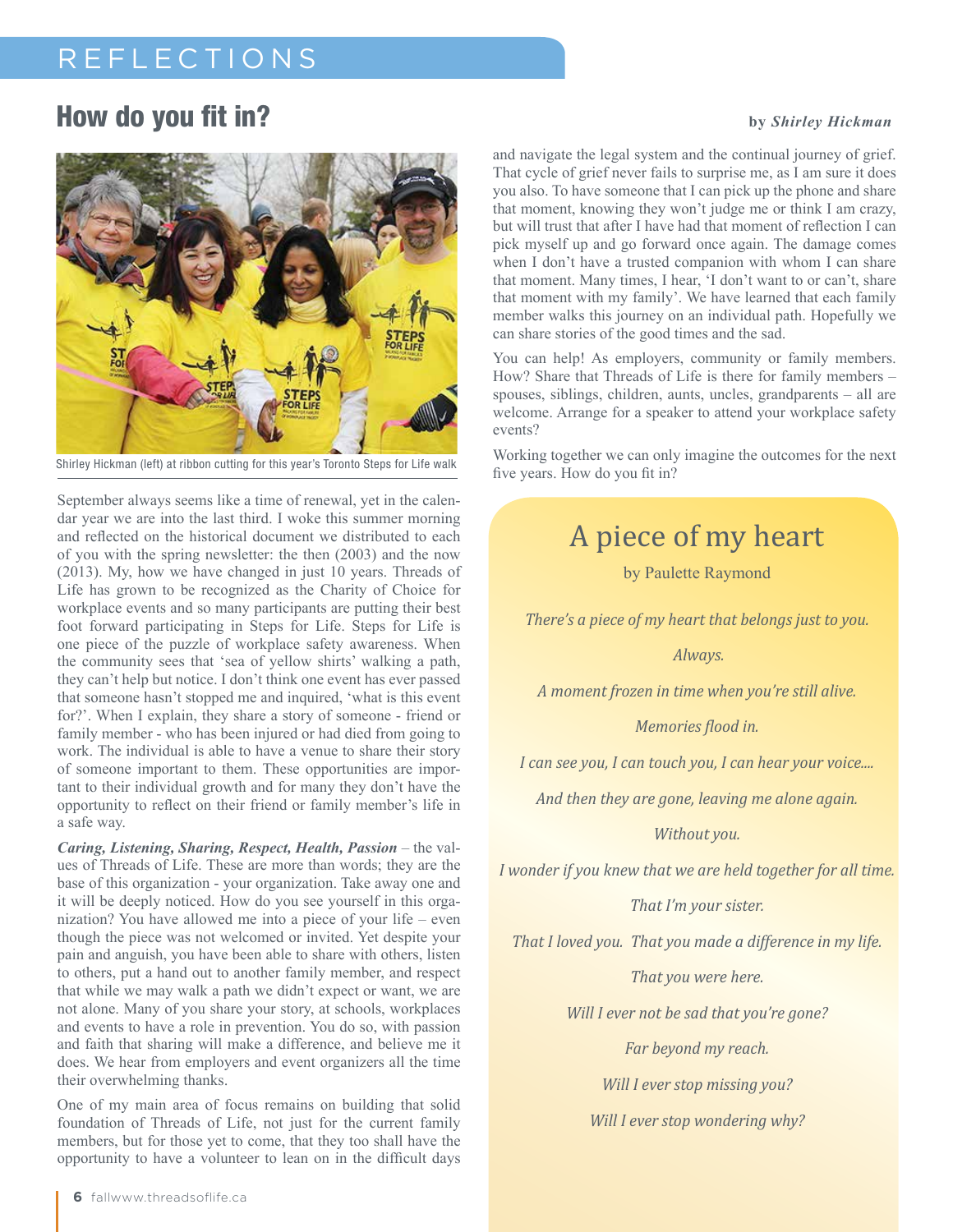# **FAM ILY** SUPPORT

## The face of grief and the face of depression **by** *Audrey Stringer*



When someone you love is suddenly torn from you or when you lose something you care about, you will experience a myriad of difficult emotions and it is natural to feel that the pain and sadness you are experiencing will never subside. There is no right way to grieve and mourn but there are healthy ways to cope with the

pain of loss, to help you to integrate loss and in time move forward. But if this grief and mourning is not acknowledged and processed, depression may be your enemy that you won't be able to lead and control.

#### **So what is grief?**

Grief is a natural response to loss. It is emotional suffering you feel when someone or something you love is taken away. Feelings of loss revolve about the power of attachment. The more you are attached to someone or something that has been taken away the more pain you will experience.

So, if you love hard, you will grieve hard. Losing a loved one may cause the most intense grief but any loss can cause grief, including loss of a pet, relationship, job, health, home, and any other loss that is unique to you as an individual.

There are many common emotions of grief that can be overwhelming and scary at times: shock and disbelief, sadness, guilt, anger, fear, and physical symptoms such as fatigue, nausea, weight loss or weight gain, aches and pains, insomnia and low immunity to name a few.

There is no time frame for these feelings but if you fight them and internalize them then you may experience depression. I tell my clients we have to treat grief like our friend. Take grief's hand in yours and don't fight or suppress these feelings. If you don't release them there is the danger of complicated grief or depression.

### **Grief and depression are similar but different**

George Engel, a famous psychiatrist, said "Grief is not a disease but can become one". Grief and depression may share characteristics. The key differences are that the bereaved maintains selfesteem and connection with family and friends, while people suffering from depression tend to be isolated and feel disconnected from others and may shun or avoid support. With grief, you will have the ability to experience moments of happiness. I enjoyed funny movies; in fact sought out funny movies to take a grief break. I scheduled monthly dinners with my girlfriends. I enjoyed sitting at the lake enjoying a sunset and I loved going to greenhouses to view the beautiful flowers and shrubs to give me a lift in spirits. Even when I went through intense suffering, I thoroughly enjoyed small pleasures.

Grief is our normal reaction to loss, but when the feelings consume you, leaving you feeling hopeless, helpless and worthless, you may be experiencing depression. In depression sadness is constant and hard to control or deal with. In grief painful recollections of loved ones are interspersed with positive thoughts and memories. Suicidal tendencies are rarely present, though the bereaved may fantasize about joining or re-uniting with their loved

one. In depression, feelings of worthlessness, lack of self-confidence and inadequacy are common, along with suicidal thoughts, severe sleep disturbances, marked agitation and complete loss of vitality.

*con'd on page 12 (left column)*

# Family Forum:

"Somewhere I really needed to be"



Hi. My name is Coreine Johnson and I attended my first family forum in May 2014 at the Oak Island Resort, in Nova Scotia.

It took me six years after our son Jeffrey was killed in a work place accident for me to accept that I belonged in this very elite group.

My expectations for the forum were so foggy  $-1$  did not know what to expect or what my reactions would be. I was nervous and yet I was so full of emotion. I wanted to attend some of the sessions; I didn't want to attend the sessions. I wanted to talk about Jeffrey and yet I didn't want to talk about Jeffrey.

Shortly after I arrived at Oak Island I felt like it was somewhere I really needed to be. The Friday night reflections ceremony was very emotional, but it set the precedent and the meaning of why we were all there.

The sessions were open discussion and very meaningful to me. It truly made me realize you are never alone and that you do not have to walk this dark path alone.

By the weekend's end I felt like I was part of a very elite family (NOT) group. I received so much from those couple of days and I hope gave a little in return. I am already looking forward to the next forum and helping someone else feel like I did.

*Family Forums are a chance to share with others who have had a similar experience of workplace tragedy, and to learn ways to cope with grief. Through fundraising, Threads of Life covers accommodation and some travel expenses for family members attending. For more information, visit threadsoflife.ca/for-families/family-forums/.*

Central Canada Family Forum: September 26-28, 2014, Barrie ON

Western Canada Family Forum: October 24-26, 2014, Saskatoon SK

Atlantic Canada Family Forum: May 29 - 31, 2015, South Shore, NS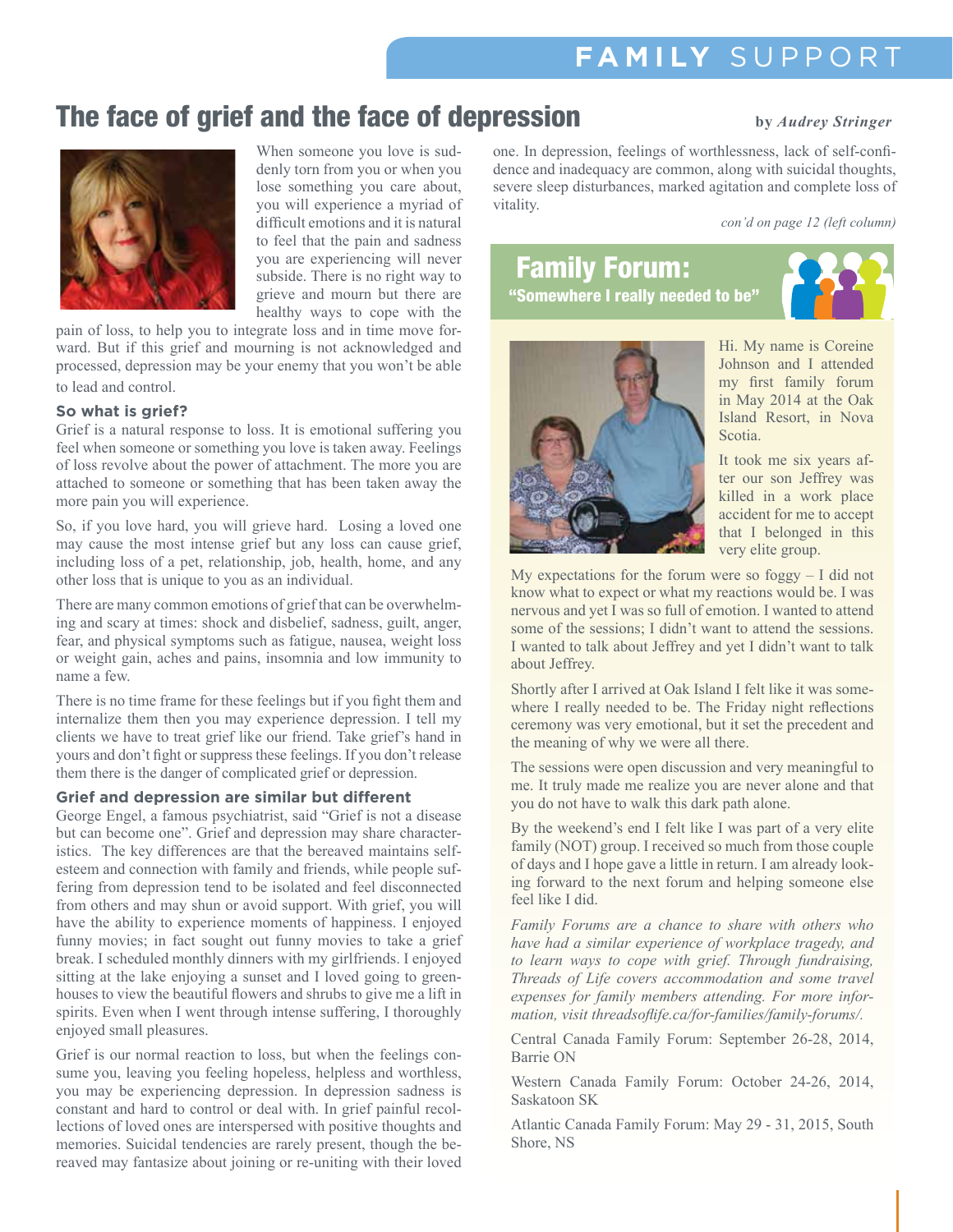# **STEPS** FOR **LIFE**

### More to the walk than walking



Registration volunteers at the Durham Ontario walk are ready to go.

At Threads of Life, we love our walk participants – the people who show up every year, sunshine or snow flurries, wear their yellow t-shirts proudly, and help us meet our fundraising goals. But behind every successful fundraising walk, there are dedicated volunteers – and you could be one of them!

Steps for Life – Walking for Families of Workplace Tragedy happens in communities across the country – and every one of those communities needs volunteers willing to help plan the walk. Planning committees start their work in September. Here are a few of the roles you could help with:

- Chair / Co-Chairs Chairs and co-chairs organize meetings, coordinate the walk plans, track timelines and act as the contact between the local committee and Threads of Life
- Sponsorships Sponsorship volunteers help to offset costs and boost fundraising by approaching local businesses and individuals for donations of money or goods and services
- Volunteer recruitment Volunteer recruitment means ensuring there will be enough volunteers to get all the work done on the day of the walk, and thanking all volunteers afterwards
- Local promotion/media Promotion volunteers arrange for media support of their walk, and come up with other ways to promote the event and attract more walkers
- Logistics (location and venue, food and beverage, entertainment, and signage) – Logistics volunteers look after the nuts and bolts of the walk: arranging location, route and safety, organizing set-up and tear-down, food, entertainment, and signage
- Registration Registration volunteers plan and carry out sign-in for walkers on the site, collect pledges and donations, and ensure paperwork is complete to submit a deposit to Threads of Life

Helping to organize your local Steps for Life walk can be incredibly rewarding. You will be helping to support families affected by workplace tragedy, and giving others the chance to learn about health and safety and show their commitment. Different roles need different skills and time, and there are many ways to contribute.

Ready to join your local planning committee? Take the first step by contacting the regional development coordinator in your area:

- Kevin Bonnis; Atlantic Canada & Quebec kbonnis@threadsoflife.ca
- Heather Lyle; Central Canada hlyle@threadsoflife.ca
- Colleen Youngblut; Western Canada cyoungblut@threadsoflife.ca
- Or call 1-888-567-9490



# **Shutterbugs! Click Here!**

 $\overline{\mathbf{C}}$ 

If you have a knack with a camera, Steps for Life needs you! Good photographs can be used to promote future walks; thank walkers, teams and sponsors; and generate excitement about Steps for Life. Contact your local committee and volunteer to be the official photographer for your local walk.

# **WIN!** With Sponsorship

Sponsoring Steps for Life offers businesses a workplace tragedy, and care about their image in the community.

the country will begin looking for sponsors to support their local Steps for Life walks. Sponsorship levels fit every budget – from the "Stepping Forward" level valued at \$500 to "Community Champion" at \$2000 and up. And every level offers opportunities to boost the sponsor's profile in the community by putting up signs at the walk, having a logo on the walk web site, or putting the company's name on all those yellow t-shirts.

To learn more about community sponsorship, the planning committee chairperson. Or get coordinator:

- 
- Heather Lyle; Central Canada hlyle $\omega$ threadsoflife.ca
- Colleen Youngblut; Western Canada cyoungblut@threadsoflife.ca

Threads of Life also welcomes companies eager national sponsorship, contact our program manager for partnerships and fundraising Scott McKay at smckay@threadsoflife.ca or 1-888- 567-9490.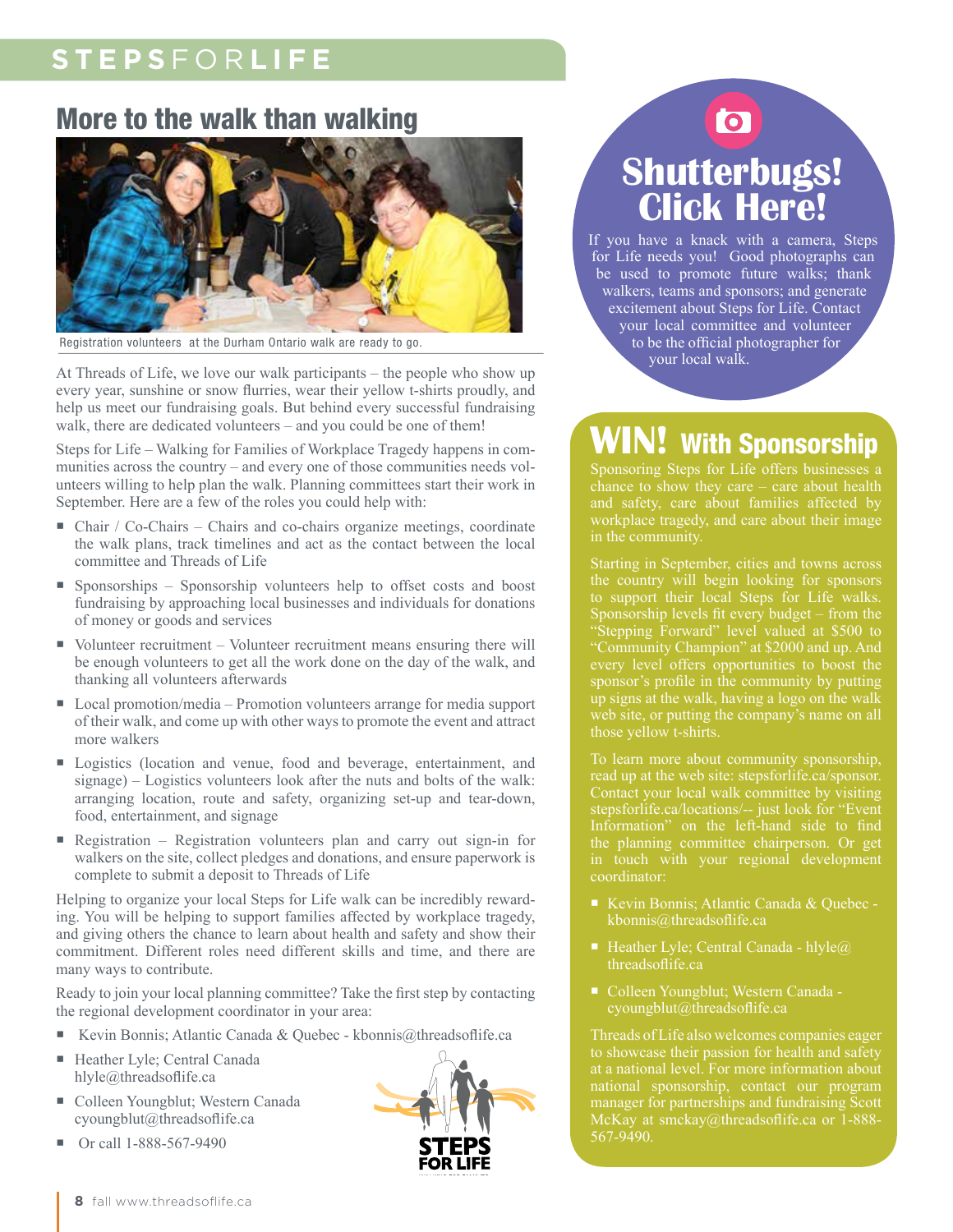# Occupational Safety Group (OSG)

As part of its mission to eliminate life-altering workplace injuries, illnesses and deaths, Threads of Life supports prevention programs reaching out to promote and to be an advocate for a safe work environment. With more than 17 years' experience, Occupational Safety Group Inc. (OSG) has been doing the same – they are dedicated to preventing injuries and illness through exceptional, accessible occupational Health & Safety training. Their safety experts assist companies with training, consulting and evaluating challenges faced in maintaining a positive health and safety culture.

Three years ago, OSG reached out to partner with Threads of Life and have been a supporter of the organization ever since, with a portion of every Joint Health & Safety Committee Certification (Part 1) registration fee donated directly to Threads of Life programs. OSG also participates in the annual Steps for Life event in London, Ontario, and spreads the word about Threads of Life in all promotional and educational communication.

Chief Financial Officer Todd Bond says Threads of Life is a natural partner for OSG. "Threads of Life is directly associated with what we are trying to prevent," he says. "We train people to stay safe and we want to support the families of individuals who have suffered a loss or life changing injury or illness due to a non-safe environment. It's important that people know their rights in terms of safety when they are working. These tragedies can be avoided with proper training."

OSG offers over 200 safety training courses across Canada in the classroom, online and onsite. "We support Threads of Life by what we do each day. We educate people on how to work safely in all types of environments and how to recognize potential

hazards," Todd explains. "We want Threads of Life to have zero members."



# Distinct Tech makes a splash!

Managers at Toronto's Distinct Tech went below and beyond for Threads of Life recently -- below water, that is! The company brought in a dunk tank and managers agreed to get all wet, with funds raised going to Threads of Life. The event was one of a number of events and initiatives the company has organized, with Threads of Life as their Charity of Choice. In November last year, the firm donated \$6,000 raised throughout 2013. Distinct Tech is a design, engineering, construction, service and maintenance company, with projects in outside plant and construction, hydro-excavation, aerial construction, horizontal directional drilling, and underground construction.



# Need a pair of work boots? Consider Mark's.



For a pair of antislip footwear, you might want to consider checking out Mark's. This large Canadian retailer will donate a portion of proceeds from the sales of the antislip Tarantula line of work boots. Look for our logo on the boot tag.

### A portion of your boot puchase will be donated to Threads of Life

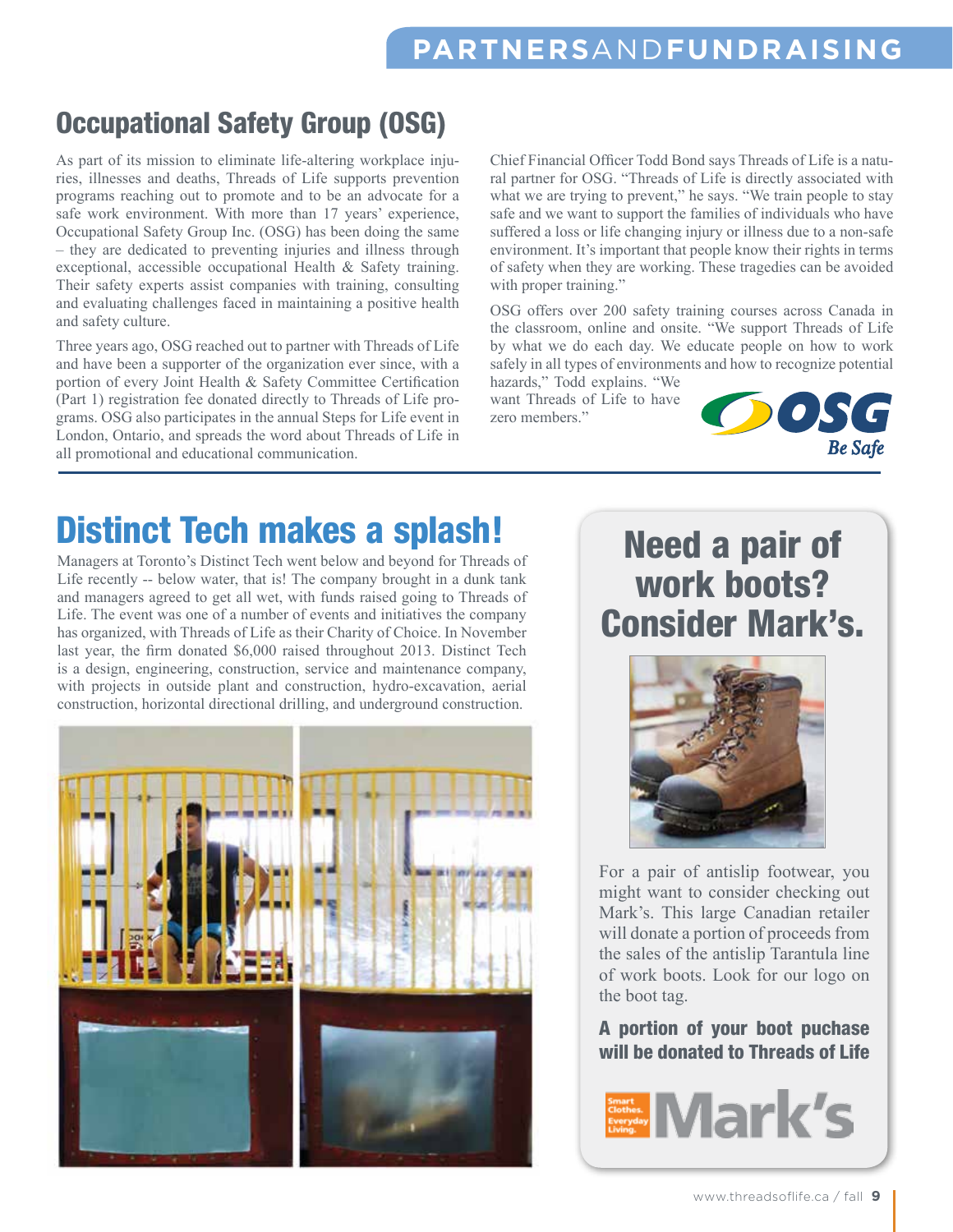### **VOLUNTEER** PROFILE

### Rachel Rauhut



Rachel Rauhut is the type of person who jumps into new things with both feet. So when her father Ron Rauhut found Threads of Life, Rachel wasted no time getting involved. Both Rachel and Ron, and all their family, weregrieving the death of Rachel's aunt Marlene who was killed while working for a highway maintenance crew.

In May of 2010 Rachel participated in her first Steps for Life walk in Edmonton. That fall she attended the Western Canada Family Forum in Calgary – and she has only missed one family forum since then.

She was drawn to the Threads of Life Speakers Bureau as a way to honour her aunt's memory.

"She was a big part of our family," Rachel says. "I'm hoping that people that do hear the story pay attention, and do something about it."

Although she had some experience in public speaking through 4-H and school, Rachel isn't someone who wants to be the centre of attention. Still, since taking her speaker's training in 2012, she has been a mainstay of the Speakers Bureau in western Canada, completing two presentations in 2012, four in 2013 and three in the first half of 2014. She also served as spokesperson for the brand-new Steps for Life walk in Lloydminster this year, and appreciated the chance to communicate her message not just to the walkers, but to the mayor and safety professionals who attended.

Rachel is a pipe-line worker in the Alberta oilfield, and her employer, Newforce Energy Services, has been very understanding about allowing her to schedule her shifts around her public speaking appointments. Her plan is to eventually move into heavy equipment operating.

While her schedule doesn't allow a lot of down-time, Rachel re-

cently tried out a colour run in Edmonton – a 5-km run in which runners are blasted with "colour bombs" of dyed cornstarch, a different colour for each section of the race. Rachel enjoyed it so much, she's planning to do another. The main attraction for Rachel is that both runs are fundraisers for children's charities.

Rachel continues to refine and strengthen her presentation. Her story is hard-hitting, but "I have to put in that harsh reality," she says. "This isn't what happens in movies; this is what happens in real life." Her message to audiences is to "take a step back" to think about safety, and stop or refuse a task if it is unsafe. Her family still copes with grief over her aunt's death, but Rachel hopes that telling Marlene's story can help some other family avoid the same pain.



## Holiday survival tips: Tell us yours!

Holidays can be the toughest days when a workplace fatality or occupational disease means you're missing a loved one around the table. But over the years, you've figured out ways to cope. Why not share your ideas with other family members? How do you honour your loved one or get yourself through Christmas, Hanukkah or other special days? We will compile some of your answers to print in the next issue of the newsletter and to share on our Facebook page. Write a few sentences. You can email them to shaldane $@$ threadsoflife.ca or post at facebook.com/threadsoflife.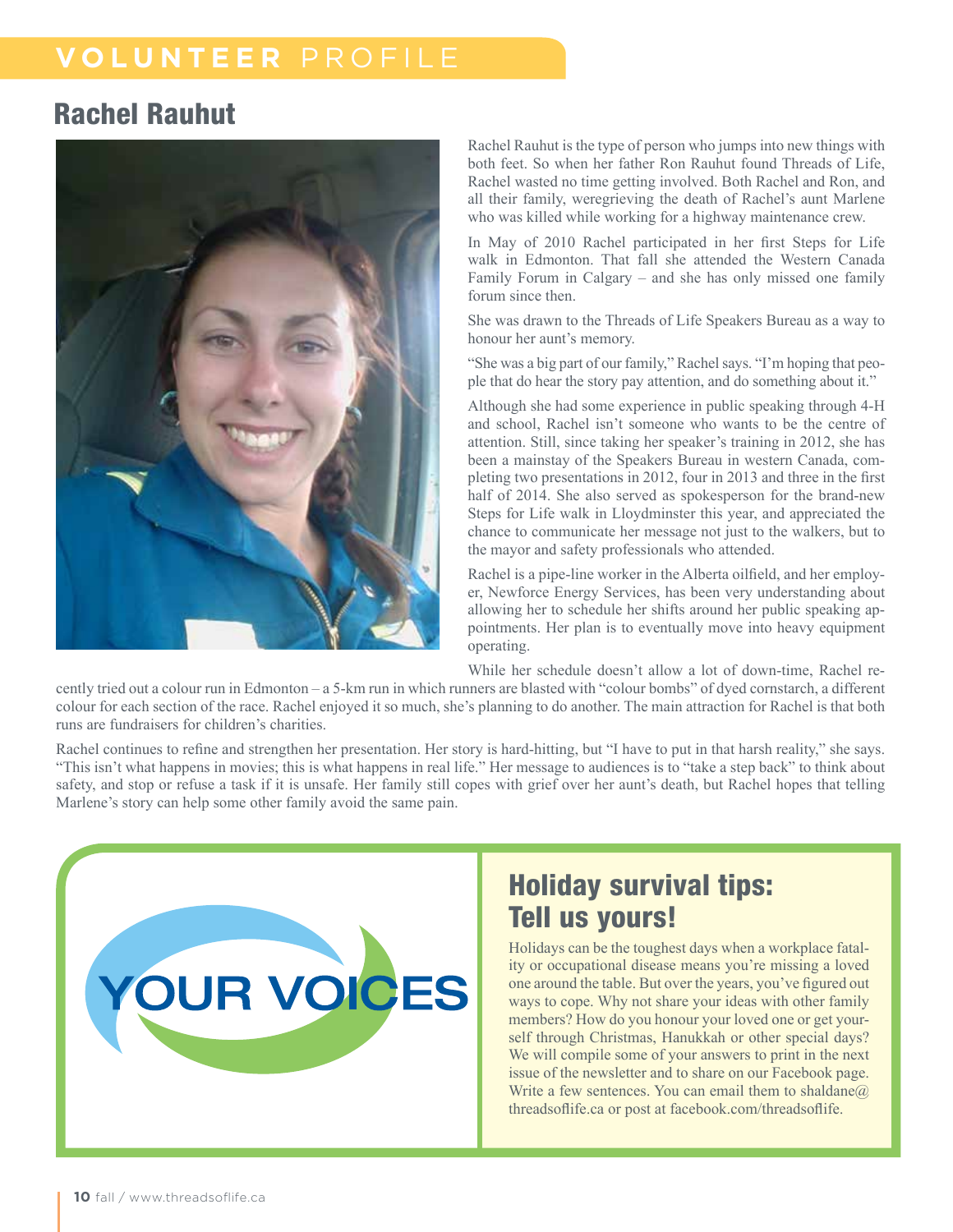### "I have a voice again" **by** *Lisa Shirley*

*Lisa Shirley joined the Speakers Bureau early in 2014. She agreed to share some journal entries about the experience of becoming a Threads of Life speaker.*

### January 2014

It is a couple weeks before speakers' training and I am getting nervous. I am not exactly sure how this began. I was asked to share my story in the newsletter in Fall 2013. I agreed because I wanted to help spread awareness of both Threads of Life and my disorder, Complex Regional Pain Syndrome. I was surprised when I realized that trying to write your story can be very difficult. I thought of things I hadn't thought about in a long time; I remembered parts of my recovery that were very painful to think about.

I always enjoyed public speaking before my injury. I worry whether I still have the courage to do it. I worry whether my body can take the nerves or be able to keep up the stamina to give a good presentation. The training agenda calls for long days and my hands are not as strong as they used to be. I just have to remember to believe in myself and take breaks when my body demands.



### February 2014

I have just completed Speakers Bureau training and it wasn't as bad as I thought it would be. I had the opportunity to write my story before I got there so had some tweaking to do and it was done. I am sure I will have to adjust it according to the audience but I am happy with how it turned out.

The days were long for someone with my limitations but the result is worth it. I found the connection you make with the others there is irreplaceable. I was kind of nervous about my computer skills but thankfully there were others who were happy to walk me through it. The sharing of ideas around the room was a wonderful confidence builder. There are certainly the boring parts like policies and procedures but almost a nice break from looking into yourself.

If I had to pick a good, bad and ugly, the ugly would be the schedule –long days with short breaks and my condition doesn't always follow the schedule. The bad would be the nerves you feel when you are about to do your presentation and you think you're not ready. But the best part for me was being able to say my speech and see the reactions of people I had grown to trust. Just so you know, everyone did great and we were all nervous. It was nice to see everyone's confidence soar.

I am home now and exhausted but back in my comfort zone. The flight home gave me a chance to reflect on my presentation and realize the distance I have come in my recovery. When you are given the chance to examine yourself and see your own growth, it is very rewarding. My body is in need of a long rest and I am sure I will bounce back.

### March 2014

It is two weeks before my first presentation and I am nervous but was given great hints and positive reinforcement at training so I am sure it will go fine. I have been asked to speak at the Vocational Rehabilitation Association of Canada Saskatchewan Annual General Meeting and it is a perfect fit for me. This will be a great opportunity to promote both Threads of Life and the need for vocational aids while in recovery from an injury.

### April 9, 2014

The presentation went great! I did practice once a day for the last two weeks but it was a breeze. My nerves this morning were out of control, which in turn made my pain levels go up. I have to admit, I wasn't sure if I could do it. They introduced me and I just went for it, even found myself improvising. I am very proud of myself today. My presentation had impact; my words do make a difference. They even invited me to have lunch with them. I am very proud of myself today.

### April 15, 2014

I am officially Saskatoon Steps for Life spokesperson and honoured to have been on Global Saskatoon Morning Show this morning. I thought I was nervous before the presentation! As I waited to be called in the "green room" I went over the Threads of Life and Steps for Life key points about 600 times and drank a gallon of water. My nerves calmed. The interview was about three and a half minutes long and I think I said everything I wanted to and remembered the most important part....Have fun. .

### May 4, 2014

Today was the Steps for Life walk and it was a wonderful success. As spokesperson, I did a little mini-speech before the walk started. It was my first time speaking about my condition in front of my family. That 5-minute speech has changed our relationship in a good way as we now have a new understanding.

Being part of the Speakers Bureau has changed my life. In this very short time I was given back a purpose. I have a voice again; a reason to keep fighting my condition so I can continue to promote workplace safety and help other families be spared what my family has gone through over the last few years. The healing journey is never an easy one, but the little milestones we make along the way sure are magical.